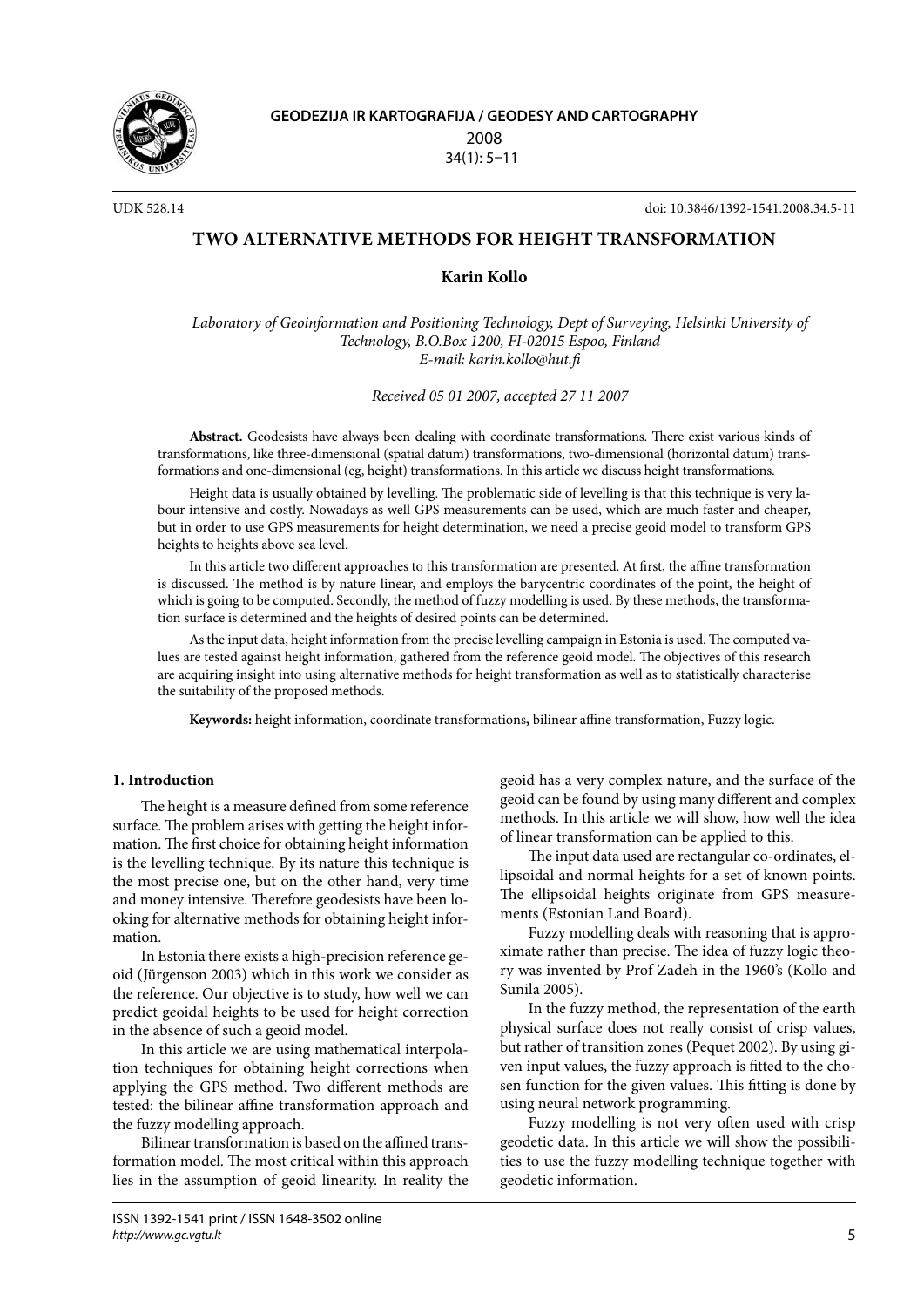The input data needed for fuzzy modelling are point rectangular co-ordinates and height correction information from levelling and GPS.

#### **2. Theoretical aspects**

#### **2.1. Bilinear transformation approach**

The basic formula for affined transformation of horizontal point positions is a linear function of *x* and *y* coordinates (Vermeer 2003):

$$
x^{(2)} = x^{(1)} + a_0 + a_1 x + a_2 y,
$$
  

$$
y^{(2)} = y^{(1)} + b_0 + b_1 x + b_2 y,
$$
 (1)

where  $a_0$ ,  $a_1$ ,  $a_2$ ,  $b_0$ ,  $b_1$  and  $b_2$  are transformation parameters and superscripts (1) and (2) stands for the first and second coordinate systems respectively. This transformation could be written as well for heights (as this resembles one of the coordinates of a point) in a similar way as planar coordinates (Vermeer 2003):

$$
H^{(2)} = h^{(1)} + c_0 + c_1 x + c_2 y, \qquad (2)
$$

where  $c_0$ ,  $c_1$  and  $c_2$  are transformation parameters and superscripts (1) and (2) stands for the first and second height systems respectively. In this case we need to know heights for three points to determine three unknown transformation parameters.

Applying the idea of barycentric coordinates, we can rewrite the formula:

$$
H_{i} = h_{i} + p_{i}^{A} (h_{A} - H_{A}) +
$$
  
\n
$$
p_{i}^{B} (h_{B} - H_{B}) + p_{i}^{C} (h_{C} - H_{C}),
$$
\n(3)

where  $p_i^A$ ,  $p_i^B$  and  $p_i^C$  are barycentric coordinates for the triangle.

For error propagation, we compute the variance of the unknown point as follows (Vermeer 2003):

$$
Var(H_{i}) = -0.5 \times \sigma_{0}^{2} \times \left[1 - p_{i}^{A} - p_{i}^{B} - p_{i}^{C}\right] \times
$$
\n
$$
\begin{bmatrix}\n0 & \|z_{iA}\|^{V} & \|z_{iB}\|^{V} & \|z_{iC}\|^{V} \\
\|z_{iA}\|^{V} & 0 & \|z_{AB}\|^{V} & \|z_{AC}\|^{V} \\
\|z_{iB}\|^{V} & \|z_{AB}\|^{V} & 0 & \|z_{BC}\|^{V} \\
\|z_{iC}\|^{V} & \|z_{AC}\|^{V} & \|z_{BC}\|^{V} & 0\n\end{bmatrix} \times \begin{bmatrix}\n1 \\
-p_{i}^{A} \\
-p_{i}^{B}\n\end{bmatrix},
$$
\n(4)

where  $\sigma_0$  is the precision, mm/ $\sqrt{k}$ m, *v* is the power law (for levelling networks  $v = 1$ ) and *z* is the location vector difference between points written as a complex number  $z = x + iy$ , eg  $z_{iA} = (x_A - x_i) + i(y_A - y_i)$ .

#### **2.2. Fuzzy theory**

Fuzziness concerns inherent imprecision and derives directly from two inescapable characteristics of the real world and of human knowledge (Peuquet 2002): first, entities in the real world often do not have sharp boundaries. For example, forests, shorelines, and urbanised areas all tend to be bounded in space by transition zones; second, boundaries are also often fuzzy in the temporal dimension.

Conventional set theory deals with precise entities. Fuzzy set theory can also deal with imprecise entities, but it usually applies standard mathematical tools to this task (Niskanen 2003).

Fuzzy systems reason with multi-valued sets or fuzzy sets (ie the sets of values between 0 and 1) instead of bivalued sets or crisp sets (ie the sets of value of 0 and 1). An advantage of fuzzy classification techniques lies in the fact that they provide a soft decision, a value that describes the degree to which a pattern fits with a class. For comparison, in crisp sets, one makes a hard decision, ie a value to which a pattern matches a class or not (Matlab 2004).

The most popular models of fuzzy systems are the Mamdani models and the Takagi-Sugeno-Kang (TSK) models. More information can be found in Niskanen, 2003 and references therein.

In fuzzy modelling, there are different membership function types available. The formula for linear function could be presented as (Matlab 2004):

$$
\mu(x; c_1) = [1 - c_1 |x - x_0|]^{+}.
$$
\n(5)

Because of the linear dependence of each rule on the input variables of a system, the Sugeno method is ideal for acting as an interpolating supervisor of multiple linear controllers that are to be applied, to different operating conditions of a dynamic nonlinear system (Niskanen 2003).

A typical rule in a Sugeno fuzzy model has the form (Matlab 2004): if input 1 is  $x$  and input 2 is  $y$ , then the output function has the form:

$$
z = ax + by + c.\t\t(6)
$$

### **3. Overview of data sources**

### **3.1. Input data**

In this research three different kinds of data sources were used. First, the rectangular coordinates and ellipsoidal heights of known points from Estonian National Geodetic Network were used. The accuracy of the mentioned coordinates is about 1 cm (Rüdja 1999). Second, the normal heights in BK77 system from the levelling campaign held in 1998 were used. The accuracy of the levelled heights is about 1 cm (Torim *et al.* 1998). In Fig 1 the National



**Fig 1.** The National Geodetic Network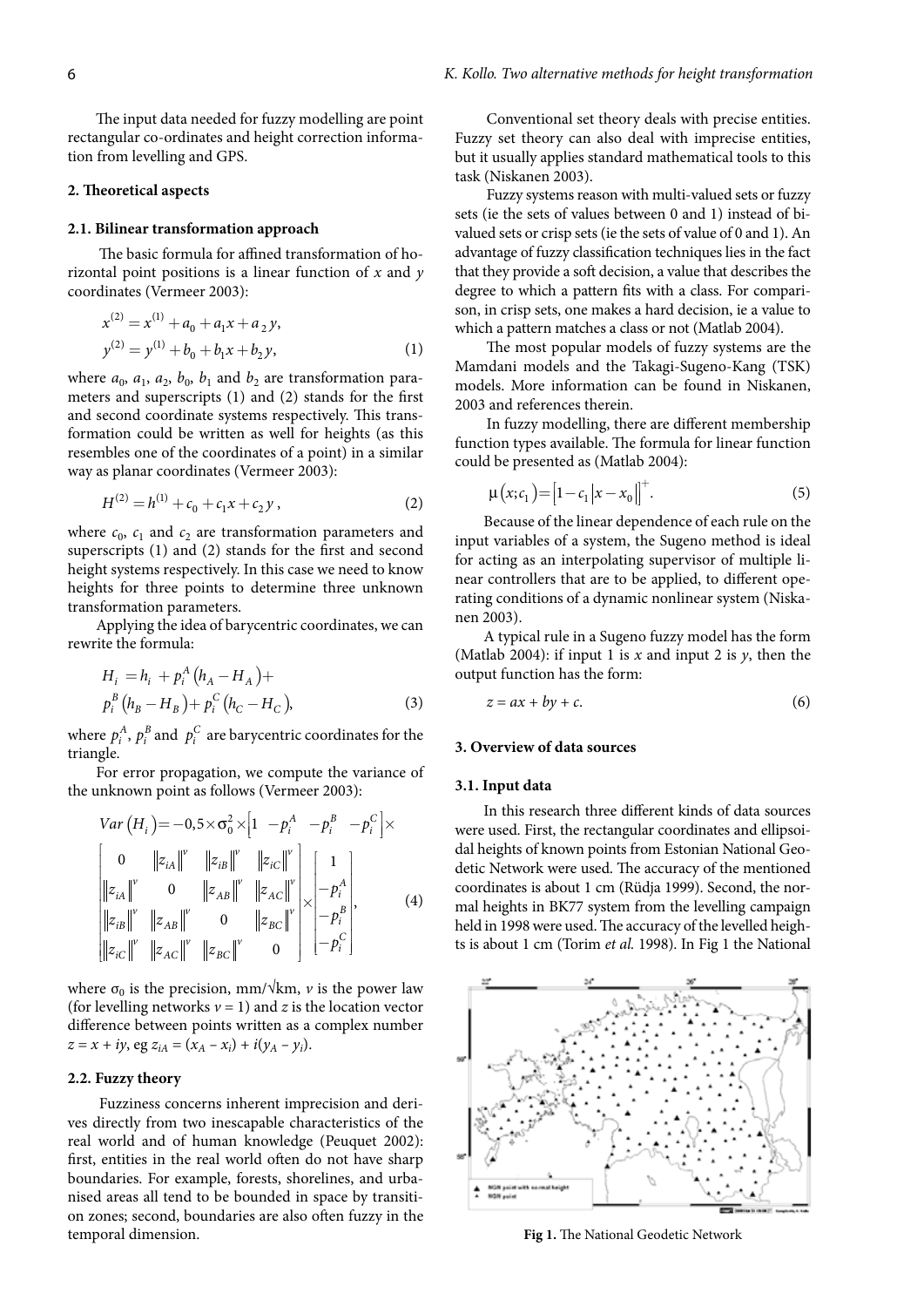Geodetic Network is presented. The first two data sources are treated as input data in this research.

Third, the height data from Estonian reference geoid model (cf. Jürgenson 2003). The accuracy of the geoid model is about 1 … 3 cm (Jürgenson 2003). In Fig 2, the reference geoid model is presented.



**Fig 2.** Reference Geoid Model EstGeoid2003 (Jürgenson, 2003)

This dataset is used for comparison with computed heights from two alternative transformation approaches.

# **3.2. Sample datasets**

As input data, 23 points with their rectangular coordinates, ellipsoidal and normal heights were used. In the computational process, the height values for 125 points were obtained, using bilinear transformation approach and fuzzy modelling. For points to be determined, rectangular coordinates and ellipsoidal heights were used as the initial data (Fig 3).

All rectangular coordinates were in L-Est97 coordinate system, based on the ellipsoid GRS-80.

Normal heights of the points were given in BK77 height system, ellipsoidal heights were based on the ellipsoid GRS-80. All mentioned data were obtained from the Geodetic Database in Estonian Land Board.

Altogether three test areas with different triangle side were used. The triangle sides for test areas were:

- triangle side about 60 km Model 1 (upper right);
- triangle side about  $85 \text{ km}$  Model 2 (upper left);
- triangle side about 153 km Model 3 (lower middle) (Fig 3).

## **4. Computations**

### **4.1. Bilinear transformation approach**

Bilinear transformation was computed by formulas shown in Section 2.1. For the points inside the triangle, height value was computed using point coordinates and ellipsoidal height. As initial data, the rectangular coordinates and height in BK77 system as well ellipsoidal height were used. For the statistical analysis the mean, max, min, standard deviation and root mean square (RMS) values were calculated. In the Table 1 all statistical values for bilinear approach are shown.

### **4.2. Fuzzy approach**

The idea of using fuzzy theory as the tool for creating the elevation surface was presented in (Kollo and Sunila 2005).



**Fig 3.** Test areas for transformation approach: Model 1 (upper left), Model 2 (upper right), Model 3 (lower middle)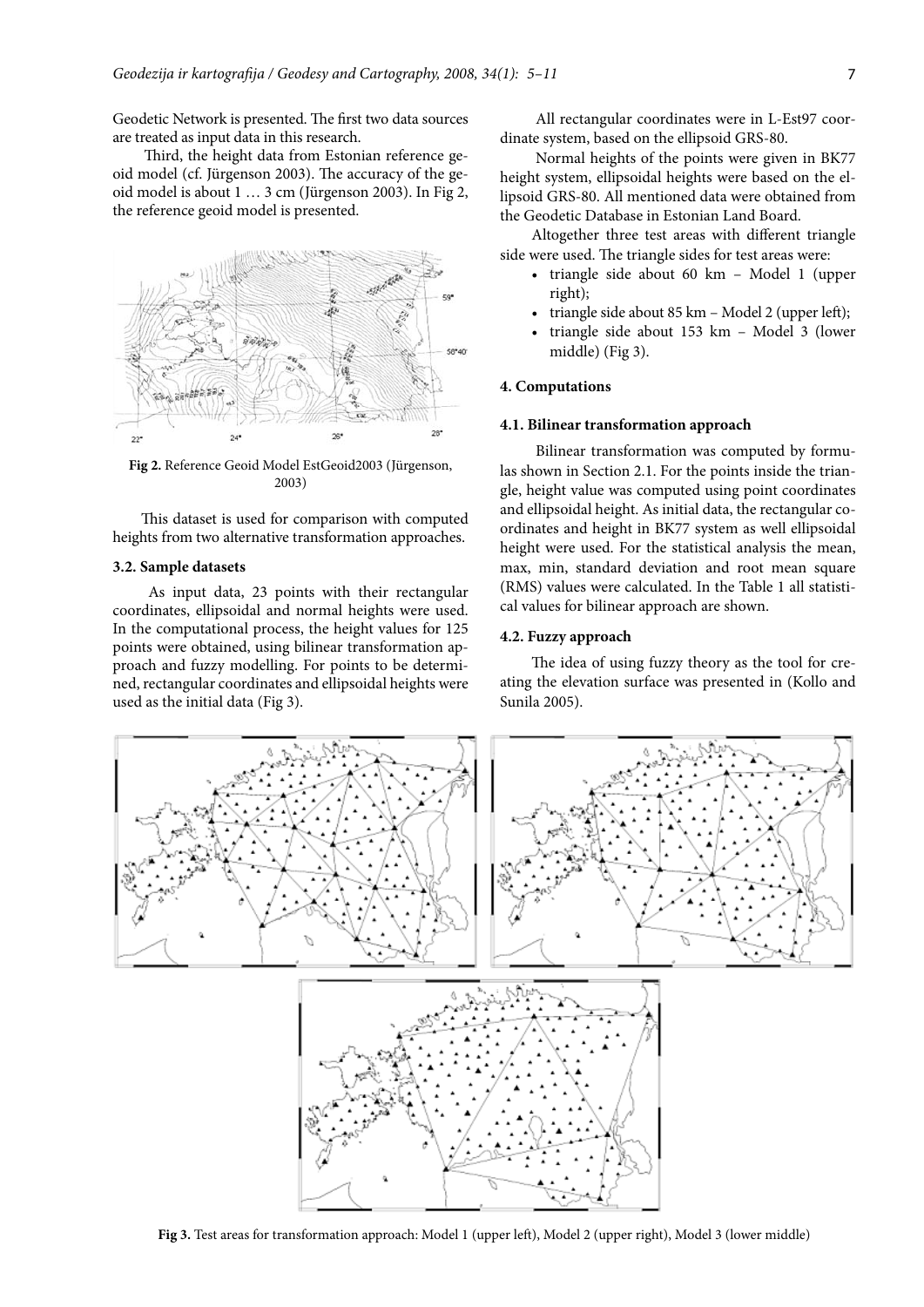| Statistical quantities (cm) | Model 1 | Model 2  | Model 3   |
|-----------------------------|---------|----------|-----------|
| Mean                        | $-4,65$ | $-8,98$  | $-46,46$  |
| Minimum                     | $-33,1$ | $-56,89$ | $-110,42$ |
| Maximum                     | 24,52   | 25,19    | 11,05     |
| Standard deviation          | 9,96    | 14,98    | 31,06     |
| <b>RMS</b>                  | 0,90    | 1,36     | 2,81      |

**Table 1.** Statistical quantities for bilinear transformation compared to EstGeoid2003

**Table 2.** Statistical quantities for fuzzy approach (Gaussian membership function) compared to EstGeoid2003

| Statistical quantities (cm) | Model 1   | Model 2  | Model 3  |
|-----------------------------|-----------|----------|----------|
| Mean                        | $-3,16$   | 8.24     | 31,45    |
| Minimum                     | $-108,75$ | $-61,08$ | $-12,45$ |
| Maximum                     | 117,32    | 63,07    | 140,92   |
| Standard deviation          | 40,46     | 23,34    | 27,28    |
| <b>RMS</b>                  | 3,65      | 2,10     | 2,46     |

**Table 3.** Statistical quantities for fuzzy approach (triangular membership function) compared to EstGeoid2003

| Statistical quantities (cm) | Model 1   | Model 2  | Model 3  |
|-----------------------------|-----------|----------|----------|
| Mean                        | $-3,22$   | 7,32     | 28,80    |
| Minimum                     | $-115,26$ | $-51,86$ | $-12,65$ |
| Maximum                     | 79,09     | 69,11    | 139,88   |
| Standard deviation          | 33,79     | 21,76    | 26,82    |
| <b>RMS</b>                  | 3,05      | 1,96     | 2,42     |

In the computations the Matlab Fuzzy Toolbox was used. In order to test the suitable fuzzy algorithm, different models with different membership functions were created. In testing procedure the following membership functions were used: triangular, trapezoidal, bell-shaped and Gaussian functions with different number of membership function. From the testing procedure the triangular and Gaussian membership functions were chosen as the most suitable ones.

In computation three input datasets were used according to the triangle side length 60 km, 85 km and 153 km for Model 1, Model 2 and Model 3, respectively. During the computations the same input data set was used as in bilinear transformation approach.

The elevation surface was calculated, using Gaussian and triangular membership functions with number of membership functions was 5, 4 and 3 respectively for Models 1, 2 and 3. The predicted formal error for fitting the elevation surface was about 10 cm and less in both cases.

To compute the elevation values for test points, the defuzzification method was used. For statistical analysis the same statistical quantities were used, namely mean, max and min differences, standard deviation and root mean square (RMS) values. In the Table 2 the statistical quantities for the fuzzy approach with Gaussian membership function and in the Table 3 the fuzzy approach with triangular membership function are given.

### **5. Results**

For the comparison of the results, two sets of figures are presented: differences of transformed heights from reference geoid model EstGeoid2003 (Fig 4) and histograms (Fig 5) for both transformation approaches.

For the discussion of results we begin with the statistical quantities from Tables 1, 2 and 3.

From Tables 1, 2 and 3 we could see that the best statistical quantities are for bilinear transformation approach, Model 1. From fuzzy method, the best statistics is for triangular approach, Model 2. The reason is somehow predicted, because Estonia is a flat country and the geoid is changing slowly and nearly linearly (cf. Fig 2), the linear transformation method (from fuzzy – triangular membership function) can easily be used.

For bilinear approach (cf. Table 1) we see that Min and Max values are well balanced for Model 1, for Models 2 and 3 the balance is tilted more to the negative values, moreover, all models have significant negative values for Mean. Standard deviation value is for Model 1 about 10 cm, for Models 2 and 3 this value increases slightly. As RMS value stands for inner quality control, we see that Model 1 has better inner quality as Models 2 or 3 (RMS value for Model 1 is about 1 cm). For Model 3 we see that the RMS value has increased more than 3 times comprising with Model 1 and considering the fact, that most of the differences are negative, which cause worst statistical quantities for that Model.

For fuzzy approach (Tables 2 and 3) one could see that statistical quantities are within the same range with only small differences between two different types of fuzzy approaches (Gaussian and triangulated membership functions). Better statistical quantities stand for fuzzy model, computed with triangular membership function. Comparing different Models in fuzzy approach, we see that better statistical quantities are for Model 2. Models 1 and 2 have well balanced Min and Max values, whereas Model 3 has mainly positive differences. Standard deviation values are about 20 cm for Model 2 for both Gaussian and triangular approaches. Inner quality, presented by RMS is better for Model 2, but the RMS values for Models 1 and 3 do not increase as much as we see it in bilinear transformation approach (cf. Table 1). Standard deviation and RMS values tend to be slightly bigger for Gaussian membership approach (cf. Tables 2 and 3).

To investigate the increase in standard deviation values for fuzzy approach, individual residuals were once more brought into focus. This study did show that for some regions the Gaussian membership function did give smaller residuals (especially in the hilly parts of Estonia). For the triangulated membership function the situation was vice versa, but differences in hilly parts were not as big as for the Gaussian membership function in the flat areas. This phenomenon might cause an increase in standard deviation for the Gaussian membership function. This is due the fact, that in our assumptions we have used linear transformation form, but as in hilly regions the change of geoid is not linear, so the differences between geoid heights and transformed heights are much bigger and thus affecting on the standard deviation values.

From the individual study of residuals the absolute scale for differences was as well studied. It did show that the best distribution was for Model 1, bilinear transfor-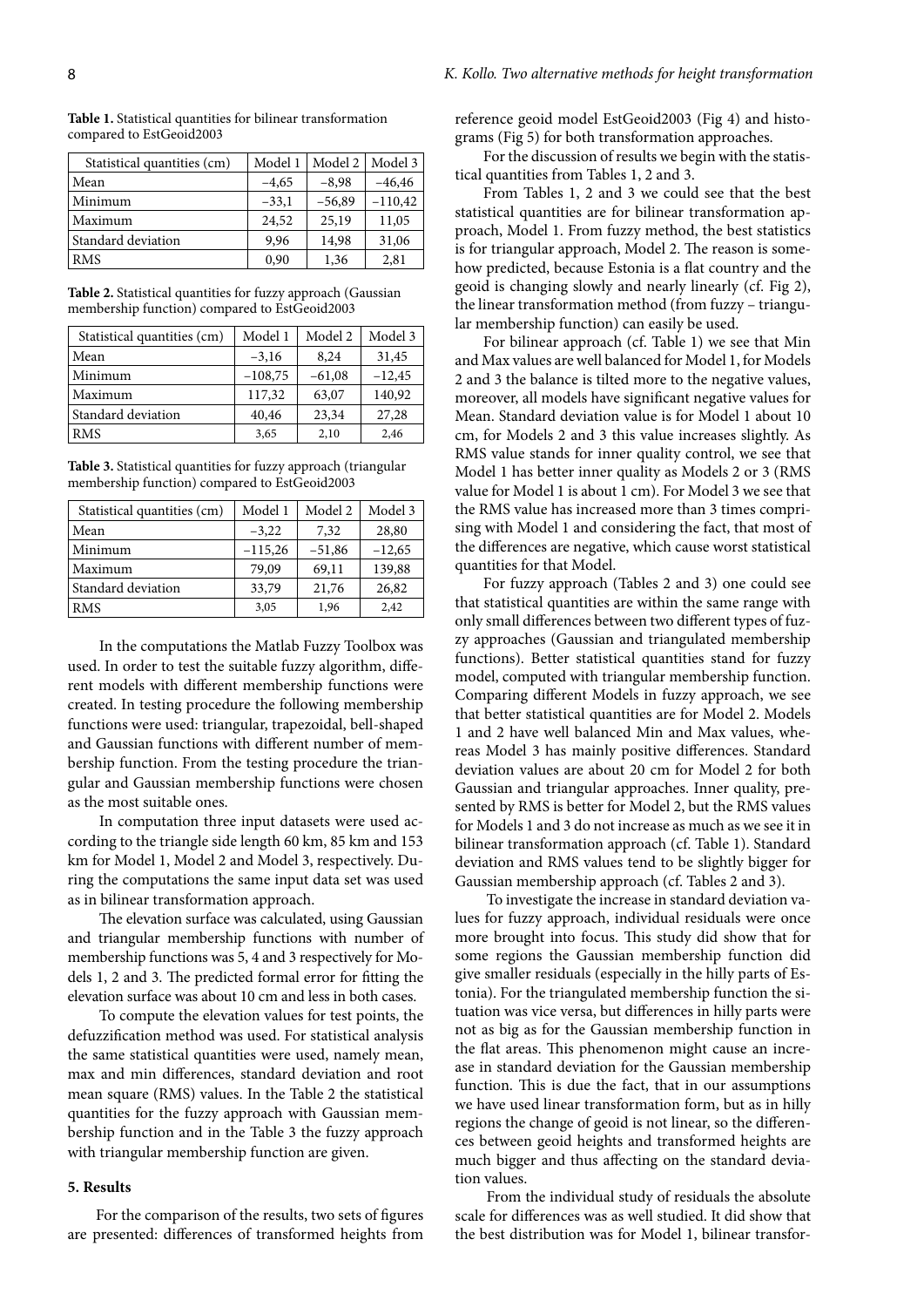

**Fig 4.** The histograms of computed models: (**a**) bilinear transformation (left); (**b**) fuzzy approach, Gaussian membership function (middle); (**c**) fuzzy approach, triangular membership function (right) for Model 1 (upper) and Model 2 (middle) and Model 3 (lower) respectively. The scale in vertical axis is given in cm

mation approach, while differences being in the range of +30 and –30 cm. For fuzzy approach, in both cases the best distribution was for Model 2 while the scale was in range +80 … –80 cm. The biggest scale appears for Model 3 in all transformation approaches and the differences were mostly negative or positive, which might indicate the presence of systematic errors.

For the next histograms are studied more in detail In the Fig 4 the histograms are presented respectively for bilinear and fuzzy approach (Gaussian and triangular membership functions). As we see from Fig 4a, the best distribution is for bilinear transformation approach, Model 1, and the worst is as well for bilinear approach, Model 3. For fuzzy approach (Fig 4b and Fig 4c), all histogram distributions look mostly the same, with small differences. That is understandable, because in fuzzy approach, we are calculating the height surface, where the error values are distributed equally over the whole transformation surface. Anyhow, the histograms for triangular membership function seem to give slightly better distributions as the ones for Gaussian membership functions.

### **6. Conclusions**

This paper illustrates the possibilities of using two kinds of transformation approach: bilinear transformation and fuzzy modelling in order to predict height corrections from precise measurements of ellipsoidal and normal heights at a set of given points.

Our objective was to study, how well we can predict geoid heights to be used for height correction in the absence of geoid model. From computations we could see, that both used methods have their advantages and disadvantages.

The bilinear transformation approach has a very simple and understandable mathematical structure. The method is linear by its nature and it suits well with Estonian geoid model.

One might argue that the use of fuzzy methods is not appropriate in geodesy. On the other hand, the use of fuzzy methods simplifies the mathematical models used in geodetic applications. These models may be high degree polynomials, which cannot be computed and visualised in an easy way. The use of fuzzy methods gives us a possibility to simplify the mathematical approach.

In Fig 5 the height surfaces for the computed models are given. These models are in effect geoid models but based only on computed GPS and levelled height differences in the known points. The geoid model Est-Geoid2003 is only used for comparison. From Fig 5 we could see, that the height surfaces are mostly the same, but with smoother peaks in fuzzy approach.

To investigate the difference between bilinear approach and fuzzy triangular approach, these differences are visualised in Fig 6. Analysing the Fig 6, we see, that bigger differences are in regions, were Fig 5 shows peaks, and smaller differences are in flat areas. To investigate these differences more in detail, the differences are plotted and histogram is drawn (cf. Fig 7).

From last one we see that most of the differences are between +50 and –50 cm, some of them being over 50 cm. Considering statistical quantities and Fig 4, we could conclude, that the bilinear approach suits for the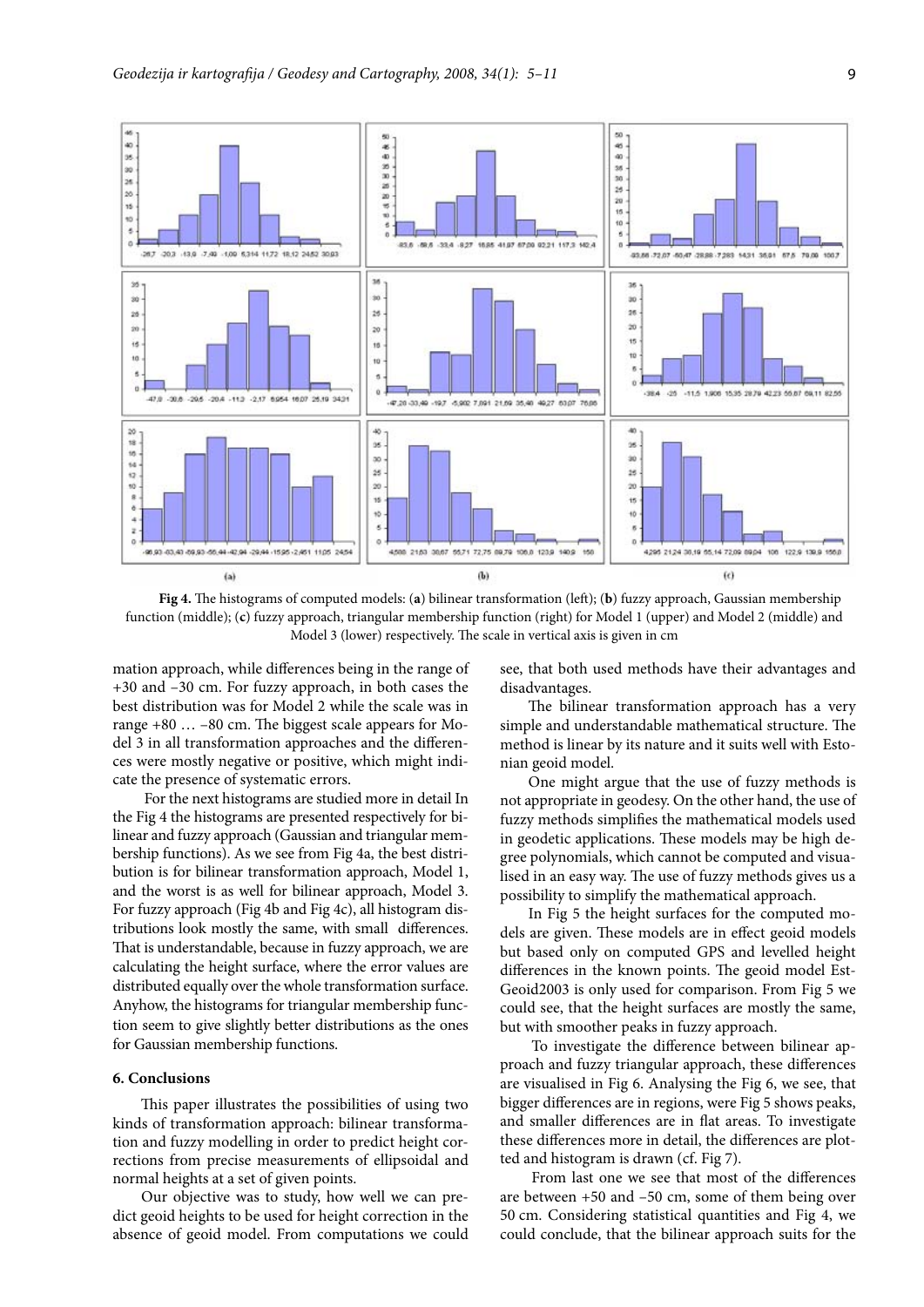

**Fig 5.** Height surfaces ("geoid models") for bilinear approach (left), and fuzzy approach, triangular membership function (right). The scale is given in m



**Fig 6.** Height surface representing the difference between heights from bilinear transformation and fuzzy approach (triangular membership function). The scale is given in m

given dataset better than fuzzy method. However, fuzzy method is very powerful, and with a denser initial dataset we could achieve better results as we have now.

Within this article, we have shown the possibility of usage of two different kinds of approaches for computing



**Fig 7.** Height differences between bilinear and fuzzy approach (upper) and histogram for these differences. For lower figure the scale for vertical axis is given in cm

height information. Firstly – bilinear transformation. The weakness of the approach is its linear form (geoid is not linear!). Within our initial dataset we did achieve acceptable results for geodetic works which need accuracy around 10 cm. Secondly – fuzzy modelling. The use of fuzzy modelling is not often used in geodetic computations, but the algorithm did show the possibility to use it in geodetic applications. The strong side of the method is the ability to handle large datasets in order to determine transformation surface. The weakness of the method is in low accuracy measures (standard deviation about 20 cm), so the results could be used only in prediction process, not in geodetic applications.

The imprecision of our results is mainly caused by too large distances between the known points. Unfortunately, there is not available newer and denser dataset for Estonia yet. The standard deviation values in Tables 1–3 show, that the accuracy of the fitting process tends to decrease. We could assume that with triangle side about 15 km, the standard deviation values around 3…5 cm could easily be achieved. For a fuzzy approach, even denser dataset could be needed (triangle side 5 to 10 km), especially in regions, where geoid changes rapidly.

In conclusion we may say that the both presented approaches can be used in height prediction process, while geoid information is not available. As well we have seen that the suitability of algorithms is dependent on the given initial dataset. Within presented study we are sure, that while denser height information is available, the accuracy of 3…5 cm is possible to reach. The accuracy of 5 cm in height values is acceptable for many applications in geodesy, including mapping, GIS, engineering and constructional geodesy.